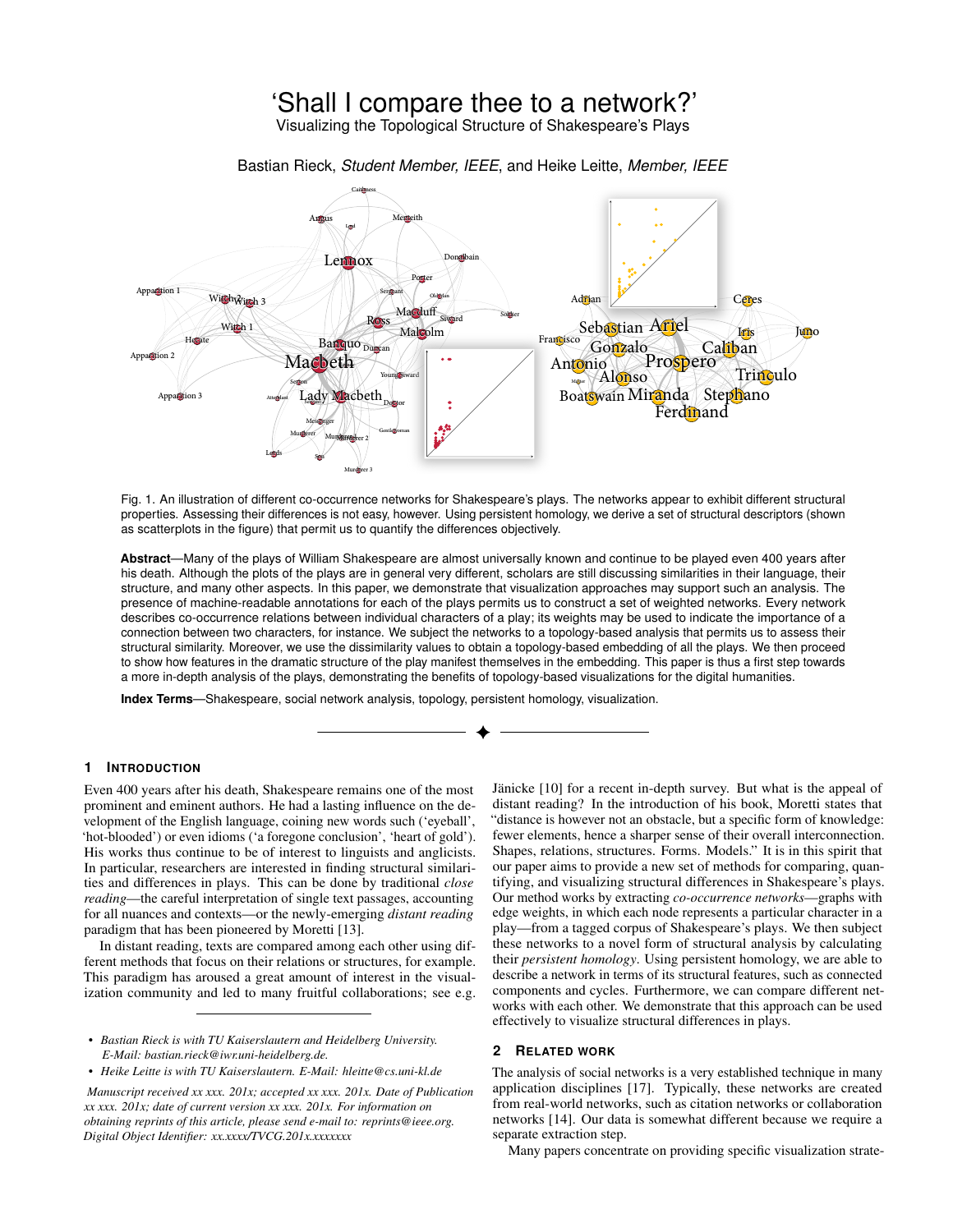

<span id="page-1-3"></span>Fig. 2. An illustration of the persistent homology of a graph filtration. We denote the number of connected components by  $\beta_0$  and the number of cycles by  $β_1$ . Since graphs in the filtration need to be nested, we assign every vertex a weight of 0. New edges and triangles are highlighted in red. The scale parameter ε determines for how long structural features persist in the graph. Fig. [4](#page-2-0) depicts the corresponding *persistence diagram* D.

gies and graphical user interfaces. The network is either shown directly [\[8\]](#page-3-4) or in parts [\[18\]](#page-3-5). Recent work focuses on visualizing additional attributes in the network that go beyond the co-occurrence relationship [\[2\]](#page-3-6).

A very common approach for the analysis of networks uses different *centrality measures* [\[12\]](#page-3-7) to assess the relevance of individual nodes. The distributions of these measures may then be compared to gauge the similarity of networks. We refrain from this approach here because the choice of centrality measure is known to affect the results of the analysis—different measures consider different vertices to be important. Moreover, the accuracy of centrality indices depends on the topology of the graph [\[4\]](#page-3-8), resulting in biased calculations. We instead focus on describing and summarizing the *structural information* of a network. To this end, we employ *persistent homology*, a method from computational topology [\[7\]](#page-3-9). We already demonstrated in previous work that persistent homology is an effective tool for analysing multivariate data sets under multiple aspects [\[16\]](#page-3-10). Furthermore, Carstens and Horadam [\[5\]](#page-3-11) showed that topological features of collaboration networks may be used to distinguish them from e.g. random networks. Their analysis only uses coarse summary statistics, however, whereas our analysis incorporates topological dissimilarity information and topology-based embeddings.

# **3 DATA**

For the analysis in this paper, we use a freely-available tagged corpus<sup>[1](#page-1-0)</sup> of Shakespeare's plays. The corpus uses a simple data format that resembles a markup language. Fig. [3](#page-1-1) depicts a small example. We parse the play line by line and extract *speakers*, *text*, and relevant *stage directions*, such as a character exiting from stage. Our implementation considers a scene to be the smallest unit of cohesion in the play. Whenever two speakers appear in the same scene, we connect them by an edge. If the edge already exists, we update its weight. We take care to detect speakers that exit from the scene before it is finished, as they contribute less to a scene than a character that remains on stage for the duration of the whole scene.

We use two different weight schemes for the resulting networks: *speech-based* weights and *time-based* weights. Let *u* and *v* be two different speakers that co-occur in the same scene. Furthermore, let  $w_u$  and  $w_v$  be the amount of words used by each speaker and *W* be the total number of words used in the scene so far. For the *speech-based* weights, we set the weight of edge  $(u, v)$  to

$$
\mathbf{w}_s(u,v) := \frac{w_u + w_v}{2W},\tag{1}
$$

which ensures that a speaker that only uses a few lines is considered less important than a speaker that has more lines. At the same time, this weight scheme accounts for the fact that speakers that occur in scenes with many lines are generally more important than speakers that occur in scenes with few lines. For example, in the short exchange shown in Fig. [3,](#page-1-1) the edge between MASTER and BOATSWAIN has  $w_s(u, v) = 1.0$ because when the MASTER leaves the scene, he participated in the complete dialog of the scene. The edges connecting the BOATSWAIN to the other characters have larger weights because the BOATSWAIN

```
<ACT 1>
<SCENE 1>
<On a Ship at Sea. A tempestuous noise of thunder &
     \hookrightarrow lightning heard.>
<STAGE DIR><Enter a Shipmaster and a Boatswain severally .>
</STAGE DIR >
<MASTER> <1%>
         Boatswain!
</MASTER>
<BOATSWAIN> <1%>
         Here, master: what cheer?
</BOATSWAIN>
<MASTER> <1%>
         Good, speak to the mariners: fall to't yarely, or
              we run ourselves aground: bestir, bestir.
<STAGE DIR>\timesFxit\rightarrow</STAGE DIR>
</MASTER>
```
<span id="page-1-1"></span>Fig. 3. An example of the tagged corpus we use to create networks. We detect speakers, their text, and relevant stage directions.

talks to more characters during the play. This is illustrated in the corresponding network in Fig. [1,](#page-0-0) right.

We also use a second *time-based* weighting scheme. Here, we use the amount of total time that has elapsed in the play so far. In the tagged corpus, this is encoded as a percentage for every speaker; see Fig. [3.](#page-1-1) Following the notation introduced above, we set the weight of edge  $(u, v)$  to

$$
w_t(u, v) := \max(t_u, t_v), \tag{2}
$$

where  $t_u$  and  $t_v$  denote the time at which characters  $u$  and  $v$  appeared for the first time in the play. For example, the edge between MASTER and BOATSWAIN has a weight of 1, because both characters co-occur when about 1% of the play has elapsed. This weight scheme is more coarse but it permits us to compare the temporal evolution of different plays with each other, i.e. whether characters co-occur at similar times.

Visualization & post-processing. We use the open-source tool *Gephi* [\[1\]](#page-3-12) and the FORCEATLAS2 [\[9\]](#page-3-13) algorithm for visualizing the graphs. Fig. [1](#page-0-0) shows some example graphs in which the thickness of an edge denotes its weight. These visualizations show that our weight schemes are capable of displaying structural differences between different networks. We use them also for manually correcting the resulting networks because our parser implementation fails to create edges between minor characters in some of the plays. To encourage further research and critique, we make the original and the corrected networks as well as the parser code freely available<sup>[2](#page-1-2)</sup>.

<span id="page-1-2"></span><sup>2</sup><https://github.com/Submanifold/Shakespeare>

<span id="page-1-0"></span><sup>1</sup><http://lexically.net/wordsmith/support/shakespeare.html>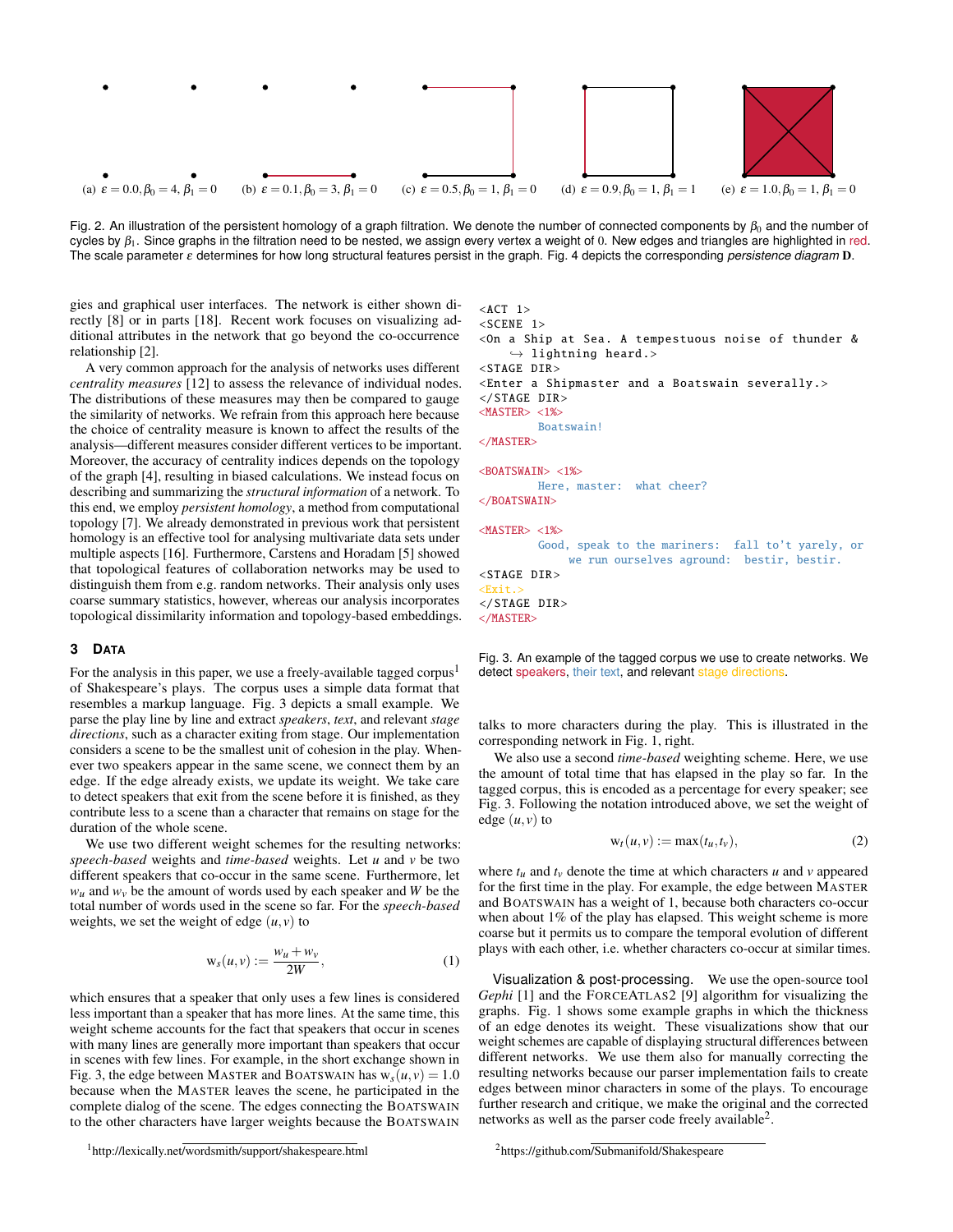

<span id="page-2-0"></span>Fig. 4. A persistence diagram D. The structural features, i.e. connected components  $\bullet$  and cycles  $\bullet$ , obtained during the graph filtration depicted in Fig. [2](#page-1-3) are summarized here. Persistence diagrams afford robust distance metrics that quantify topological similarity between two graphs.

#### **4 PERSISTENT HOMOLOGY**

Persistent homology is a method from *computational topology* [\[7\]](#page-3-9) that is often used to detect topological features in high-dimensional data sets. In the case of social networks, which are a special class of graphs, these features are well-known and comprise *connected components* (dimension 0) and *cycles* (dimension 1). Connected components indicate clusters of characters in a graph, while cycles indicate small cliques, i.e. characters that often appear together with a similar importance. These features are known to represent salient properties of a network [\[5\]](#page-3-11). The basic idea of persistent homology is to assess a graph G at multiple scales in order to increase the amount of structural information that is used. To perform this multi-scale assessment, a scalar function on the graph—such as a *weight function*—is required. In the following we refer to a  $G(\varepsilon)$  as the subgraph of G in which an edge  $(u, v)$  is only kept if  $w(u, v) \le \varepsilon$ . We have a natural nesting relation between graphs for increasing weights, i.e.  $G(\varepsilon) \subseteq G(\varepsilon')$  for  $\varepsilon \leq \varepsilon'$ . As a consequence, given a series of thresholds  $\varepsilon_0, \ldots, \varepsilon_k$ , we obtain a sequence of nested graphs,

$$
\emptyset \subseteq G(\varepsilon_0) \subseteq G(\varepsilon_1) \subseteq \cdots \subseteq G(\varepsilon_{k-1}) \subseteq G(\varepsilon_k) \subseteq G, \qquad (3)
$$

which we refer to as a *graph filtration*. Notice that the two weight schemes we defined above are valid graph filtrations in this sense. We also add all triangles, i.e. 3-cliques, to the graph. Adding these triangles has the effect of removing cycles from the graph. This permits us to measure at which values of the weight parameter  $\varepsilon$  a cycle starts to disappear again because it has been 'filled in'. Fig. [2](#page-1-3) depicts an example of how to calculate persistent homology of a graph filtration. At every value of the weight parameter  $\varepsilon$ , we analyse a different 'snapshot' in the graph and count the number of connected components  $\beta_0$  as well as the number of cycles  $\beta_1$ . The number of structural features may change between snapshots, as features may be 'created' or 'destroyed'. For example, the inclusion of an edge may destroy a connected component because it merges with another connected component. We summarize these changes of structural features in an auxiliary visualization, the *persistence diagram* D. If a feature has been created in a snapshot for  $\varepsilon = \varepsilon_i$  and destroyed at  $\varepsilon = \varepsilon_j$ , we add the point  $(\varepsilon_i, \varepsilon_j)$  to the persistence diagram D. In the graph filtration shown in Fig. [2,](#page-1-3) for example, all connected components are created at  $\varepsilon = 0$ . At  $\varepsilon = 0.1$ , the inclusion of an edge merges two components, so we add the point  $(0,0.1)$  to **D**. Fig. [4](#page-2-0) shows the full persistence diagram for this example.

We refer to the quantity  $pers(\varepsilon_i, \varepsilon_j) := |\varepsilon_j - \varepsilon_i|$  as the *persistence* of the corresponding feature. The persistence of a point is an indicator of its relevance. Features that persist over a long range of the weight parameter  $\varepsilon$  are considered to be important, while features that persist only over a short range are often considered to be noise. In the persistence diagram **D**, pers( $\cdot$ ) is represented by the distance to the diagonal. The closer a point is to the diagonal, the less important its corresponding feature. Following Cohen-Steiner et al. [\[6\]](#page-3-14), we add the point  $(0, \max \varepsilon)$  to our persistence diagrams to ensure that all connected components are represented in the D.



<span id="page-2-1"></span>Fig. 5. An embedding of all plays according to the speech-based filtration. Some plays are structurally extremely different from the remaining plays, which results in them being treated as outliers. For layout reasons, we do not show all labels.

Comparing persistence diagrams. The appeal of persistent homology is that there are robust distance metrics between persistence diagrams that permit assessing the topological similarity of graphs. In this paper, we use the *Wasserstein distance* W<sub>2</sub>. Given two persistence diagrams  $X$  and  $Y$ , it is defined as

$$
\mathbf{W}_2(\mathbf{X}, \mathbf{Y}) := \left(\inf_{\eta: \ \mathbf{X} \to \mathbf{Y}} \sum_{x \in \mathbf{X}} ||x - \eta(x)||_{\infty}^2\right)^{\frac{1}{2}},\tag{4}
$$

where  $\eta: \mathbf{X} \to \mathbf{Y}$  denotes a bijection and  $\|\cdot\|_{\infty}$  the *maximum norm*. The Wasserstein distance thus measures the amount of transformations required to transform one persistence diagram into another one. Since the cardinality of both diagrams is different in most cases, we assume that  $X$  and  $Y$  also contain the orthogonal projections of their points to the diagonal. The bijection  $\eta$  may then send a point in one diagram to its projection onto the diagonal, thereby indicating an unmatched topological feature.

Implementation & performance Persistent homology for graphs can be efficiently calculated, requiring only a single pass through the graph. This has a complexity of  $\mathcal{O}(n \log n)$ , where *n* refers to the number of edges in the graph. The Wasserstein distance  $W_2$  requires calculating maximum weighted matchings in bipartite graphs [\[7,](#page-3-9) pp. 229–236]. The complexity of this calculation is  $\mathcal{O}(m^3)$ , where m refers to the number of points in the persistence diagram. This is not yet prohibitive for our persistence diagrams, but novel algorithms [\[11\]](#page-3-15) make the Wasserstein distance calculations applicable even for very large persistence diagrams.

#### **5 RESULTS**

We now briefly discuss the results for the two filtrations we defined earlier.

# Speech-based filtration

First, we calculate persistent homology for the *speech-based* filtration to obtain the pairwise Wasserstein distances between the resulting persistence diagrams. Using *metric multidimensional scaling* [\[3\]](#page-3-16), we obtain an embedding of all plays in  $\mathbb{R}^2$  (Fig. [5\)](#page-2-1). In this embedding, spatial proximity indicates topological—i.e. *structural*—similarity. We follow the classification into *comedy*  $\bullet$ , *tragedy*  $\bullet$ , and *history*  $\bullet$  as mentioned in the *First Folio* of Shakespeare's plays. In the embedding, several plays are conspicuous and get our attention. The tragedy ROMEO & JULIET, for instance, is surrounded by several comedies and histories. This means that its *structure* resembles that of a comedy more than it that of a tragedy. Some essays in literary criticism, e.g. Snyder [\[19\]](#page-3-17), already stated similar results. It is interesting to see that content-based analysis can be supplemented by our quantifiable structural analysis of the 'constellation of characters' and the amount of their